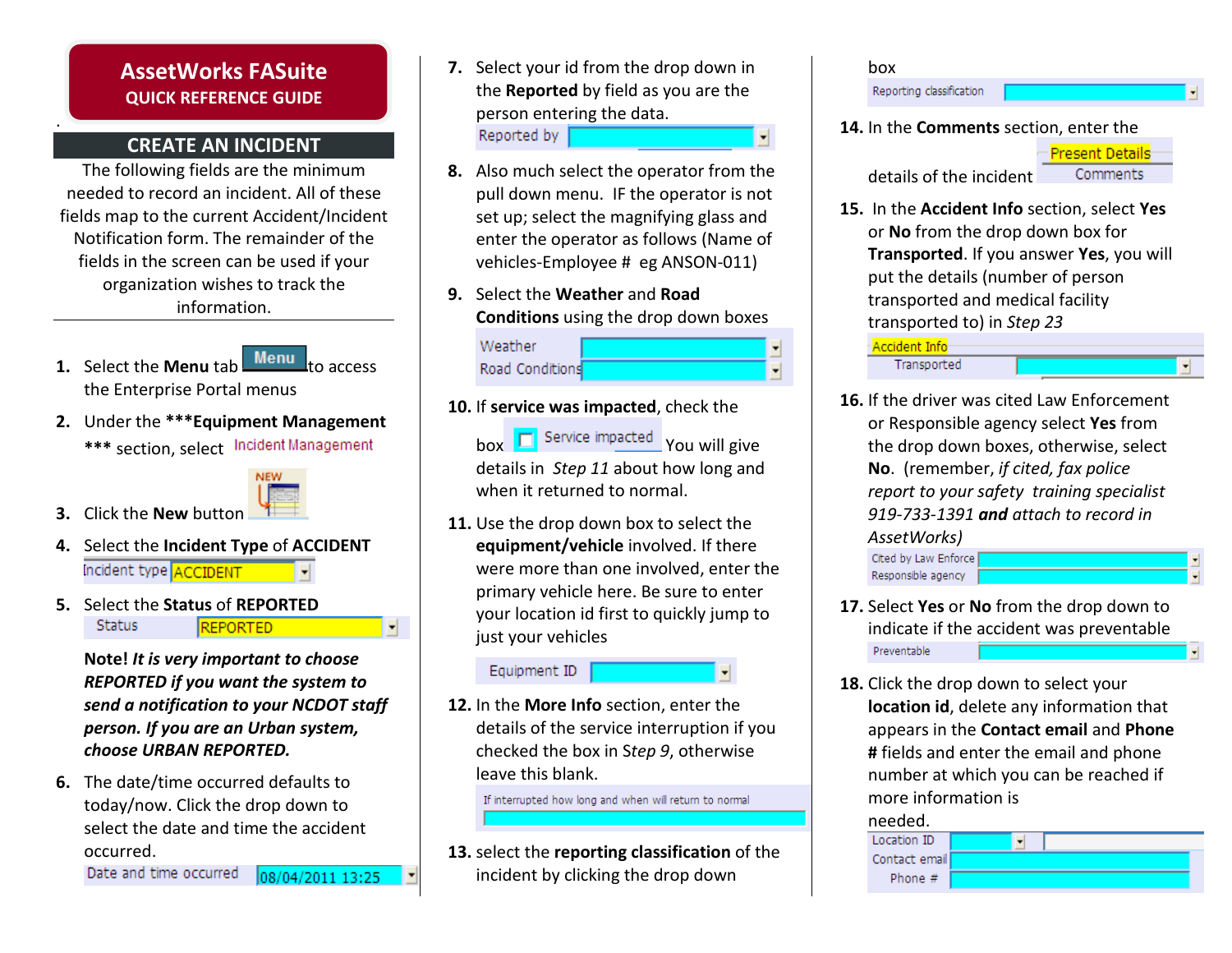- **19.** In the **Site** field, identify the street, intersection, route no., river, railroad,city, county, state, etc. where theincident occurredSite
- **20.** If the vehicle involved is a system vehicle, enter the Driver/Operationinformation under the Injury Info section (even if the driver/operator wasnot injured), otherwise leave thesefields blank.

| Driver/Operato |  |
|----------------|--|
| Address        |  |
| Address 2      |  |

- **21.** Choose the response to whether or not the vehicle was towedTowed?
- **22.** If the vehicle was towed, designate where it was towed

Veh Loc

23. If a Drug/Alcohol test was performed, designate that in this field

Drug Test?

\*WRITTEN RESULTS FROM TESTINGSHOULD BE FAXED TO DONNIE TIM AS<br>SOON AS THEY ARE AVAILABLE - 010 SOON AS THEY ARE AVAILABLE - 919-733-1391 **and** attached to incident in **AssetWorks** 

**24.** If in S*tep 14,* you indicated that persons were transported to medical facilities, give details here about the number andwhere transported.

Transport Info



**26.** In the **Equipment** area, enter all of the system equipment/vehicles involved

Equipment ID

and note the mileage at the time of the accident/incident Mileage at time of incident

- 27. If the vehicle is totaled, fax the policereport and insurance settlement statement report to Eric Williams (919-733-1391) AND attach to incident in AssetWorks.
- **28.** Process the record to the database.



 $\blacksquare$ 

H

# UPDATE AN INCIDENT

 When information is received or the incident investigation is closed, update the

#### record.

- **1.** Select the **Menu** tab  $Menu$ <sub>to access</sub> the Enterprise Portal menus
- 2. Under the \*\*\*Equipment Management\*\*\* section, select Incident Management



- **3.** Click the **Filter** button
- 4. Filter by the Equipment IDEquipment ID

and then click the Get Data button Get Data

5. Click the unlock button

6. Update any fields necessary (forexample, change the status to "Under Investigation")

**Status** 

Weather



and process the changes to the



# Work Orders and Service Requests

Optionally, you may use the system to generate a Service and/or a Work Order to address any problems with the vehicle.

#### To generate a Service Request:

1. Choose a Symptom in the Symptomfield in the Basic Info section

| Symptom |  |
|---------|--|
|         |  |